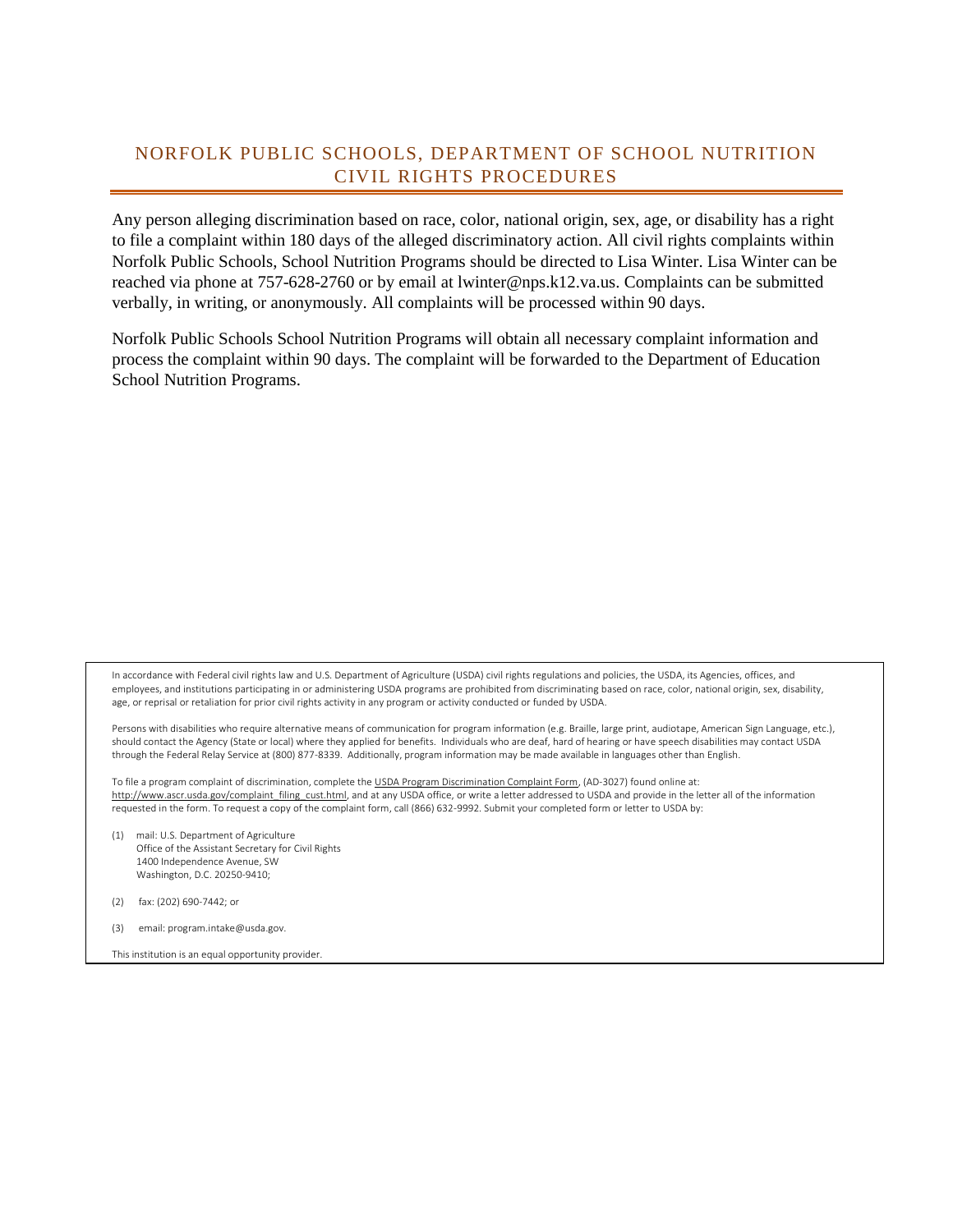Complete form and submit to District Contact within 180 days of the alleged discriminatory action. Forms can be submitted via email or through US mail.

| Name:    |                                                                                                                             |
|----------|-----------------------------------------------------------------------------------------------------------------------------|
| School:  |                                                                                                                             |
| Address: |                                                                                                                             |
| Phone:   |                                                                                                                             |
| Email:   |                                                                                                                             |
| 1.       | What happened to you? Please include date, location and any supporting documentation that would<br>help show what happened. |
|          |                                                                                                                             |
|          |                                                                                                                             |
|          |                                                                                                                             |
| 2.       | Who do you believe discriminated against you? List name(s).                                                                 |
|          |                                                                                                                             |
| 3.       | Name(s) of witness(es) to alleged prohibited conduct if applicable:                                                         |